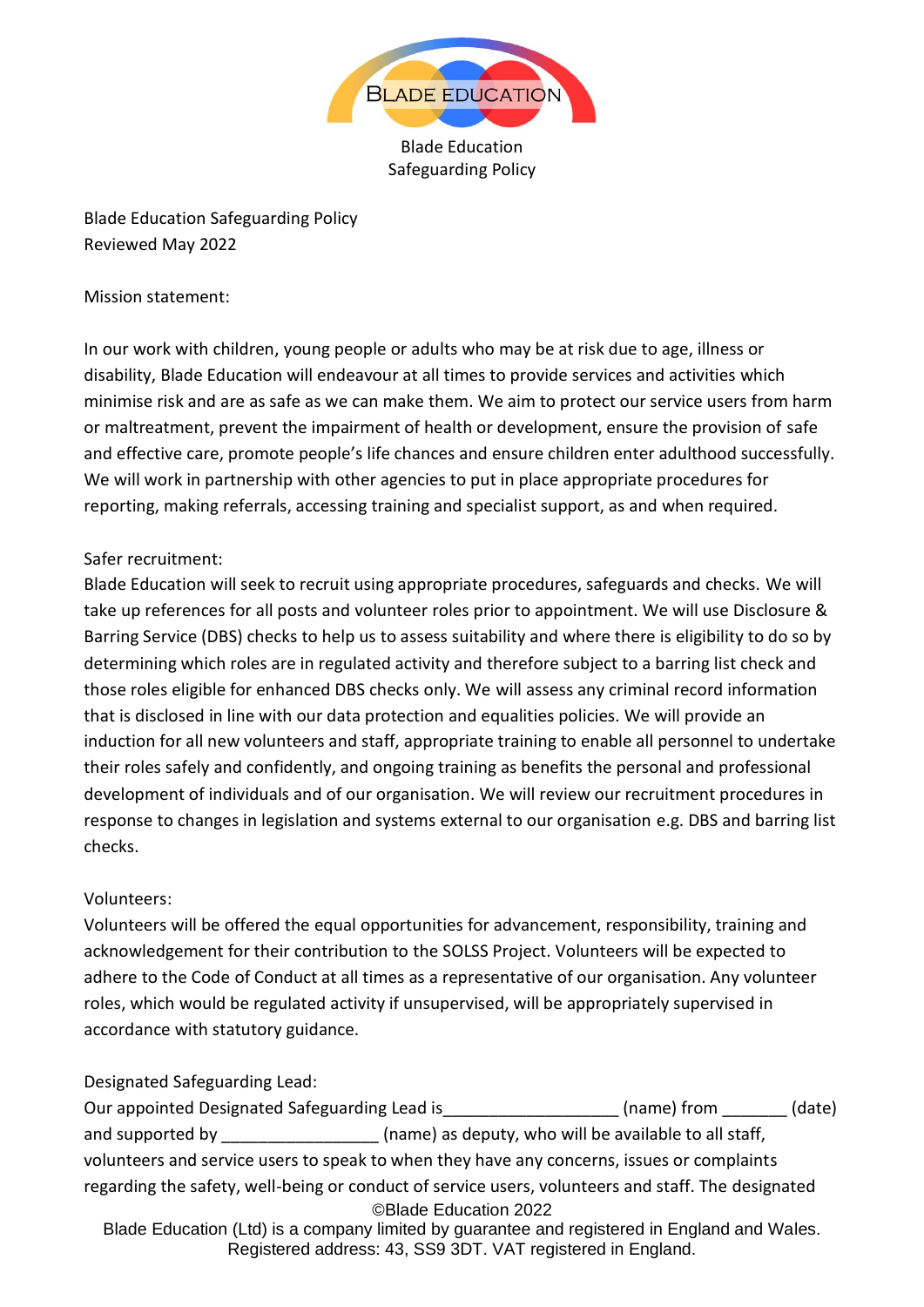

Blade Education Safeguarding Policy

safeguarding lead and deputy will have access to appropriate training to support them in these roles. They will liaise with appropriate local and national agencies, contribute to appropriate policies, maintain records and keep confidentiality, adhere to and promote this policy within the organisation, and support or provide access to support for individuals suffering harm or abuse.

## Awareness of harm and abuse in our organisation :

Harm is caused by accidents, deliberate abuse (physical, sexual, emotional, financial), neglect (deliberate or not) or factors such as bullying, prejudicial attitudes or a failure to enable a person to participate in activities that are open to most of their peers. All incidents of harm to anyone involved in our service will require an appropriate response to reduce risks and improve our service Deliberate acts of harm (sexual, physical, emotional and financial) and neglect are abuses against the person and will incur disciplinary proceedings and require reports and referrals to social services, the police, other professional bodies and the Disclosure and Barring Service (DBS) if in regulated activity.

### Significant harm:

Significant harm is the accepted point at which it is appropriate to refer the situation to statutory agencies. The harm may take place over a number of incidents or might be a single, serious incident. Where there is risk of significant harm to our service users, volunteers or staff, the Designated Safeguarding Lead and deputy are empowered to act accordingly.

- To log all conversations regarding the issue
- To sign and request signatures on reports and statements
- Confidentially seek advice from expert sources
- Share concerns (with consent where required) internally with Chair of the Board
- Share concerns and make referrals to external agencies such as Social Services, the Police or NSPCC as appropriate to the circumstances

• Make a referral to the Disclosure and Barring Service regarding staff or volunteers in regulated activity whose conduct is harmful to service users and when they are removed from regulated activity

# Confidentiality:

There is nothing in legislation that prevents the sensible sharing of relevant information to prevent harm to an individual or to assist in the prevention or detection of a crime. All reports and logs (including personnel records) will be kept securely and confidentially according our data protection policy and confidentiality statement, or in line with DBS Code of Practice if appropriate, until or unless it is necessary to share this material with the agencies named above. Information will be shared on a "need-to-know" basis only.

### Communication:

©Blade Education 2022 Blade Education (Ltd) is a company limited by guarantee and registered in England and Wales. Registered address: 43, SS9 3DT. VAT registered in England.